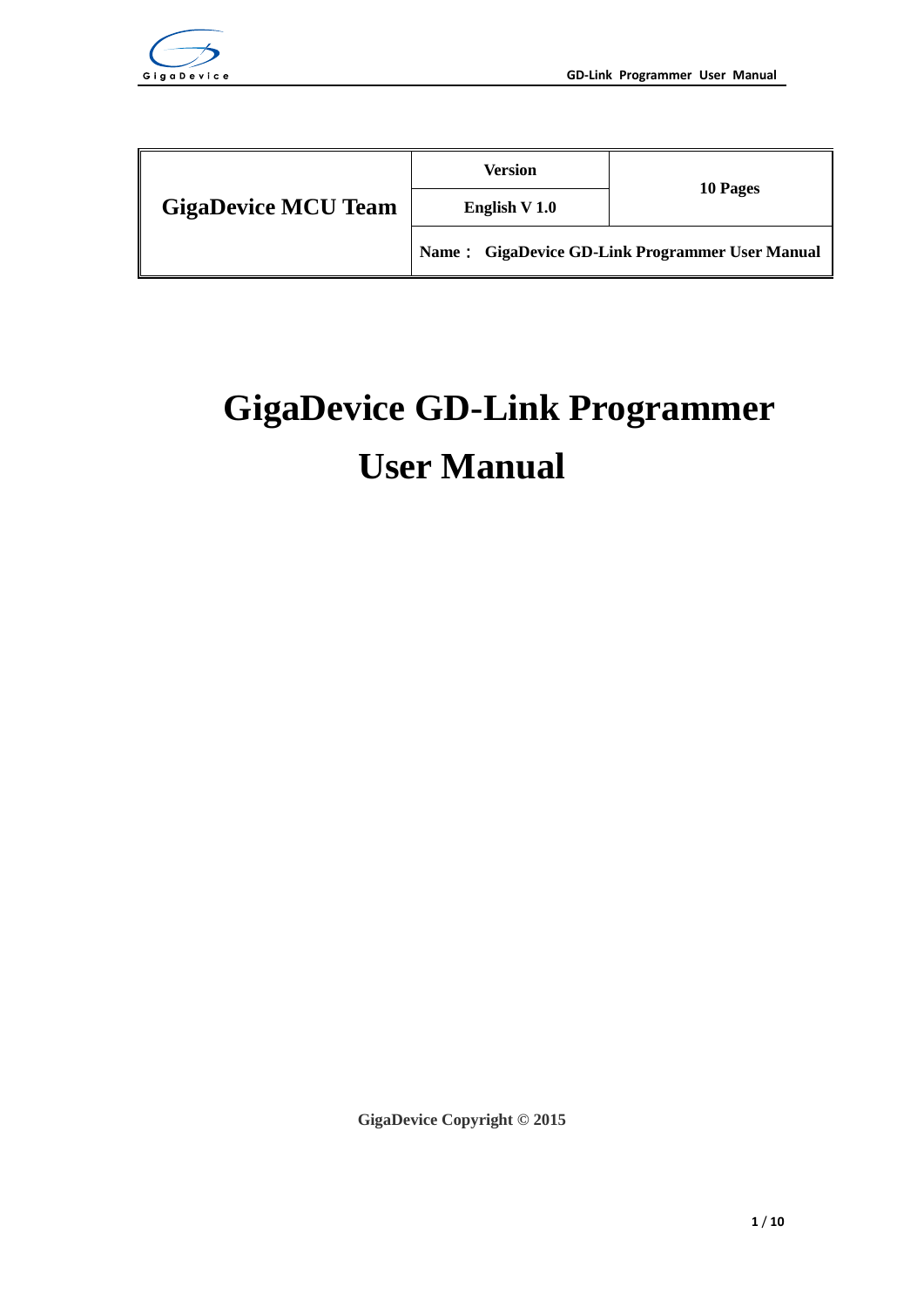

# **Directory**

| 1. | $\textbf{Introduction} \textit{} \textit{} \textit{} \textit{} \textit{} \textit{} \textit{} \textit{} \textit{} \textit{} \textit{} \textit{} \textit{} \textit{} \textit{} \textit{} \textit{} \textit{} \textit{} \textit{} \textit{} \textit{} \textit{} \textit{} \textit{} \textit{} \textit{} \textit{} \textit{} \textit{} \textit{} \textit{} \textit{} \textit{} \textit{} \textit{$ |  |  |  |  |  |
|----|------------------------------------------------------------------------------------------------------------------------------------------------------------------------------------------------------------------------------------------------------------------------------------------------------------------------------------------------------------------------------------------------|--|--|--|--|--|
|    |                                                                                                                                                                                                                                                                                                                                                                                                |  |  |  |  |  |
|    |                                                                                                                                                                                                                                                                                                                                                                                                |  |  |  |  |  |
|    |                                                                                                                                                                                                                                                                                                                                                                                                |  |  |  |  |  |
| 2. |                                                                                                                                                                                                                                                                                                                                                                                                |  |  |  |  |  |
|    |                                                                                                                                                                                                                                                                                                                                                                                                |  |  |  |  |  |
|    |                                                                                                                                                                                                                                                                                                                                                                                                |  |  |  |  |  |
|    |                                                                                                                                                                                                                                                                                                                                                                                                |  |  |  |  |  |
| 3. |                                                                                                                                                                                                                                                                                                                                                                                                |  |  |  |  |  |
|    |                                                                                                                                                                                                                                                                                                                                                                                                |  |  |  |  |  |
|    |                                                                                                                                                                                                                                                                                                                                                                                                |  |  |  |  |  |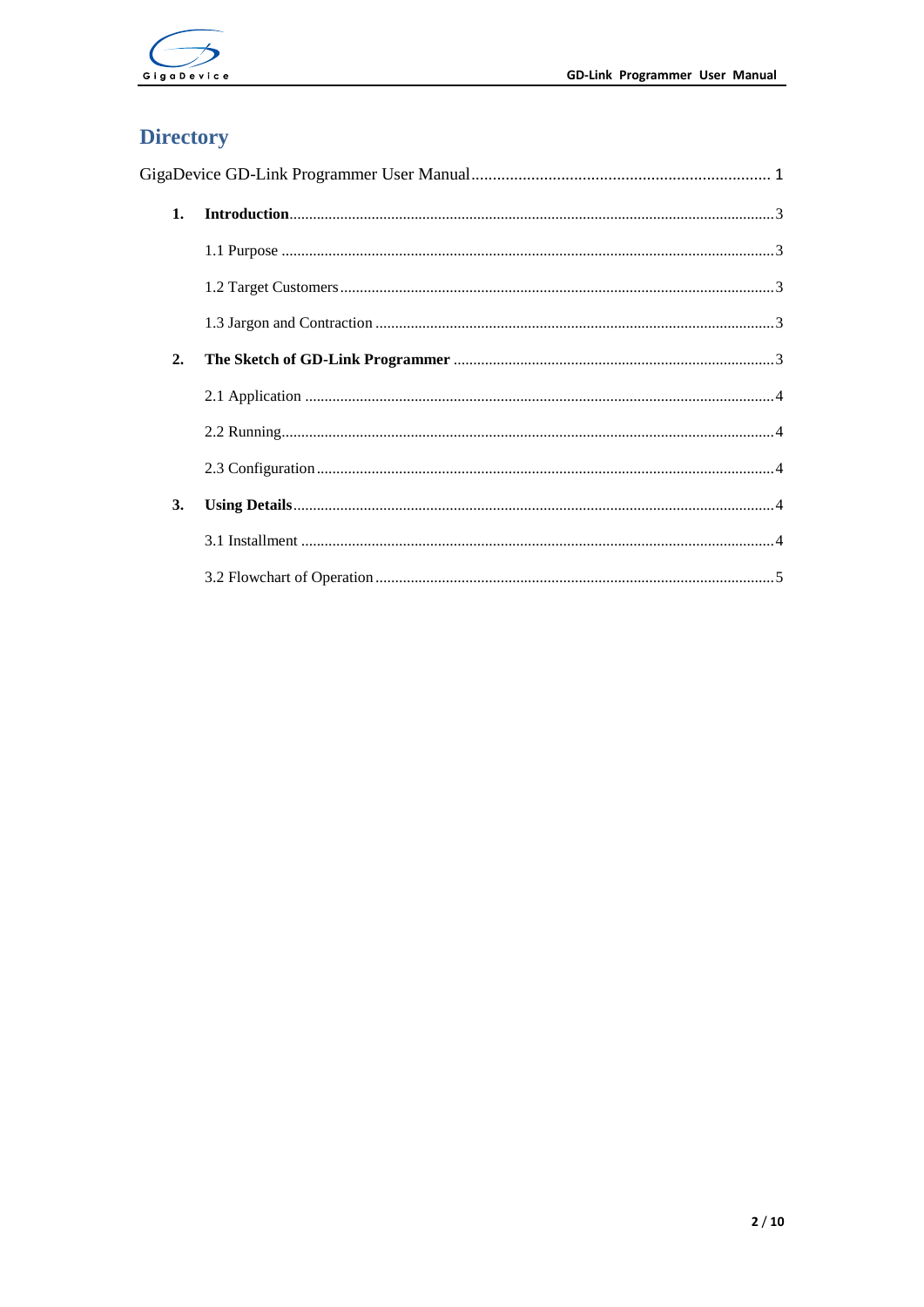

## <span id="page-2-0"></span>**1. Introduction**

This user manual describes an application used to operate the flash or config GigaDevice MCUs with available USB cable and GD-Link adaptor. GD-Link programmer is a tool for the user to use MCUs with high speed.

With GD-Link programmer, user can download the application program to the internal flash memory or secure chip and so on, in the same time programmer can config GD-Link offline download function.

#### <span id="page-2-1"></span>**1.1 Purpose**

Besides a perfect stage for users to download application program with high speed, GD-Link programmer also aims to provide wonderful and creative experience. The description was edited for a better service.

#### <span id="page-2-2"></span>**1.2 Target Customers**

GD-Link programmer was developed for users who need download application with high speed or need offline download function.

### <span id="page-2-3"></span>**1.3 Jargon and Contraction**

- **GD-Link:** GD-Link adapter is a three-in-one multi-function development tool for GD32 series of MCUs. It provides CMSIS-DAP debugger port with JTAG/SWD interface. User can use GD-Link adapter for online programming or debug code in compatible IDE such as Keil or IAR. Another important function is offline programming.
- **USB**: Universal Serial Bus (USB) connects more than computers and peripherals. It has the power to connect you with a whole new world of PC experiences.

### <span id="page-2-4"></span>**2. The Sketch of GD-Link Programmer**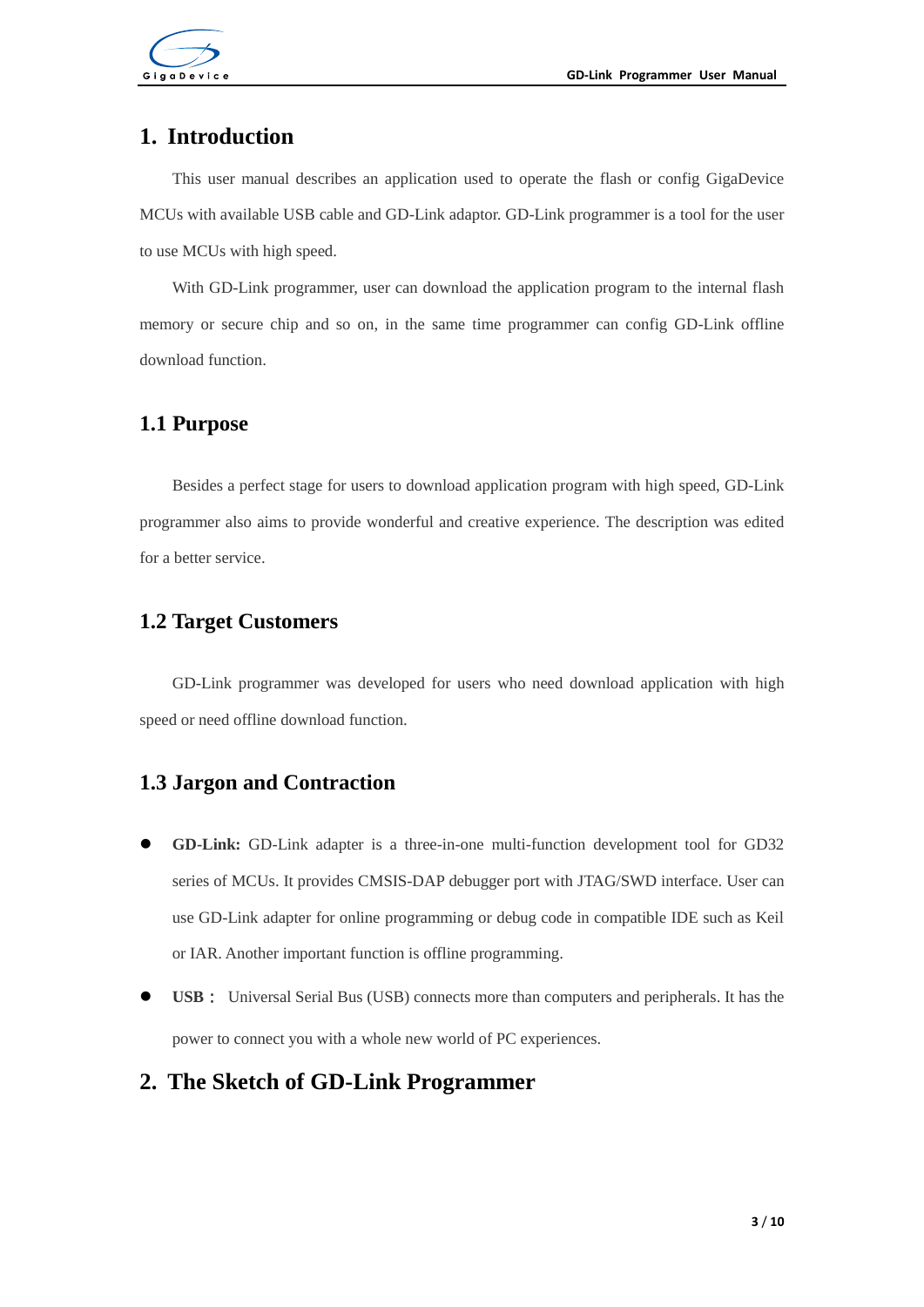

# <span id="page-3-0"></span>**2.1 Application**

GD-Link Programmer is an application used to operate the flash or config GD-Link online or offline download functions convenient.

# <span id="page-3-1"></span>**2.2 Running**

This software is running on PC and compatible computers, and on platforms of WINDOWS. There's no need to setup the software, the only thing you need to do is to click the icon to operate the software.

# <span id="page-3-2"></span>**2.3 Configuration**

Software Requirements:Chinese or English Windows XP、Windows 7 and advanced operation systems.

Hardware Requirements: GD-Link adapter.

# <span id="page-3-4"></span><span id="page-3-3"></span>**3. Using Details**

## **3.1 Installment**

If you want to use this software, you shouldn't worry about the installment. It is very easy for everyone. When you get the document, you just have to decompress the document, and find out the document named GD-Link Programmer.exe (As shown in chart 1) and CMSIS\_DAP.dll, then place it in a file folder for your convenience. Then click the icon, open it and you are welcome to run it.



Chart 1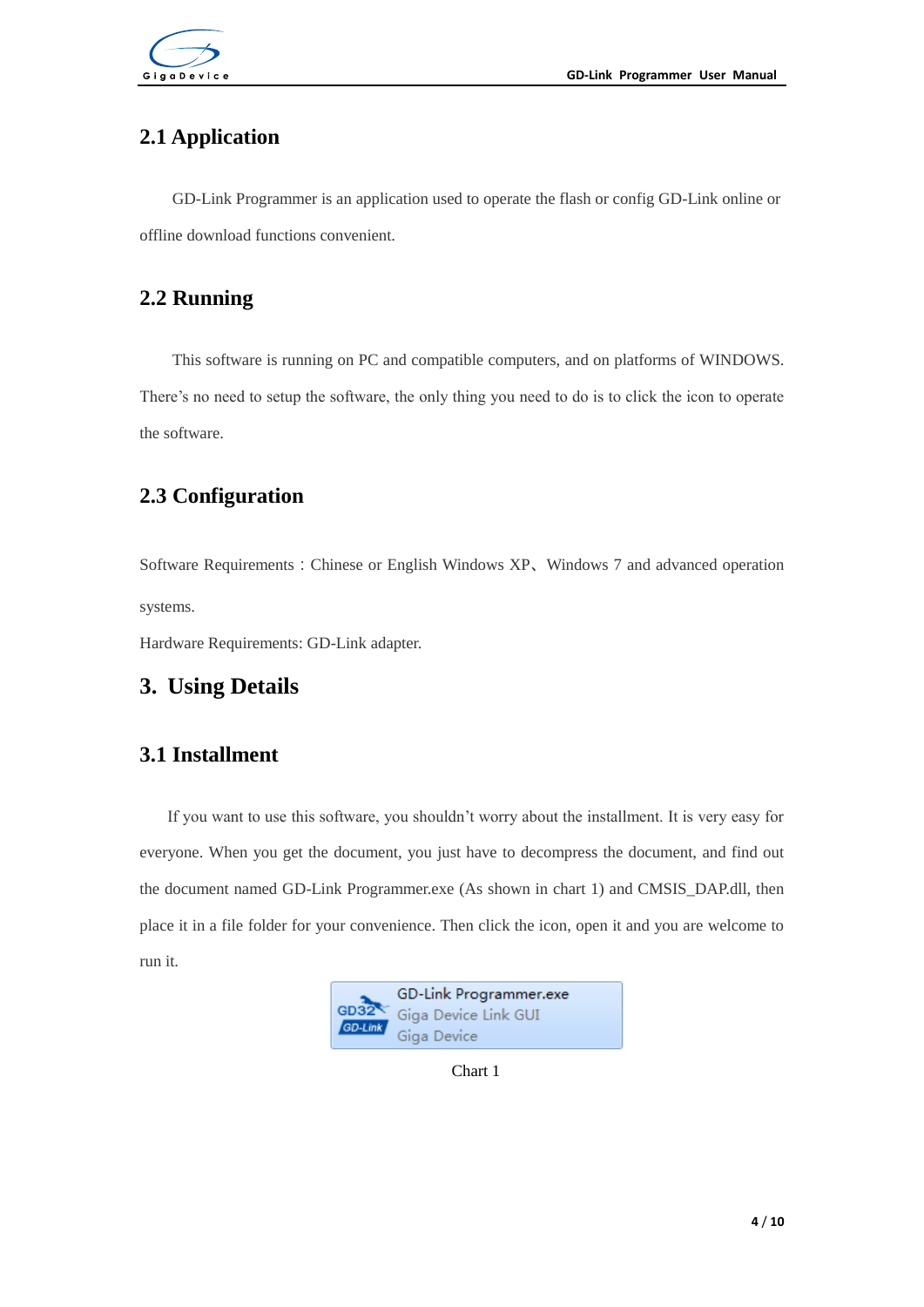

# <span id="page-4-0"></span>**3.2 Flowchart of Operation**



Chart 2

## **3.2.1 Properties Window**

Chart 3 shows the properties about GD-Link and target MCU. In order from top to bottom:

#### **3.2.1.1 GD-Link Property**

- Connect Interface: GD-Link use USB connect to PC
- $\triangleright$  Device Interface: Users can choose SWD or JTAG to connect to MCU, the default selection is SWD.
- $\triangleright$  Firmware Version: Current MCU firmware version.
- $\triangleright$  UID: Shows the UID of the MCU in the GD-Link.
- $\triangleright$  SN: Shows the serial number of the GD-Link.

#### **3.2.1.2 JTAG/SWD Property**

 $\triangleright$  Initial Speed: Users can change the GD-Link transfer speed here, the default speed is 500 kHz.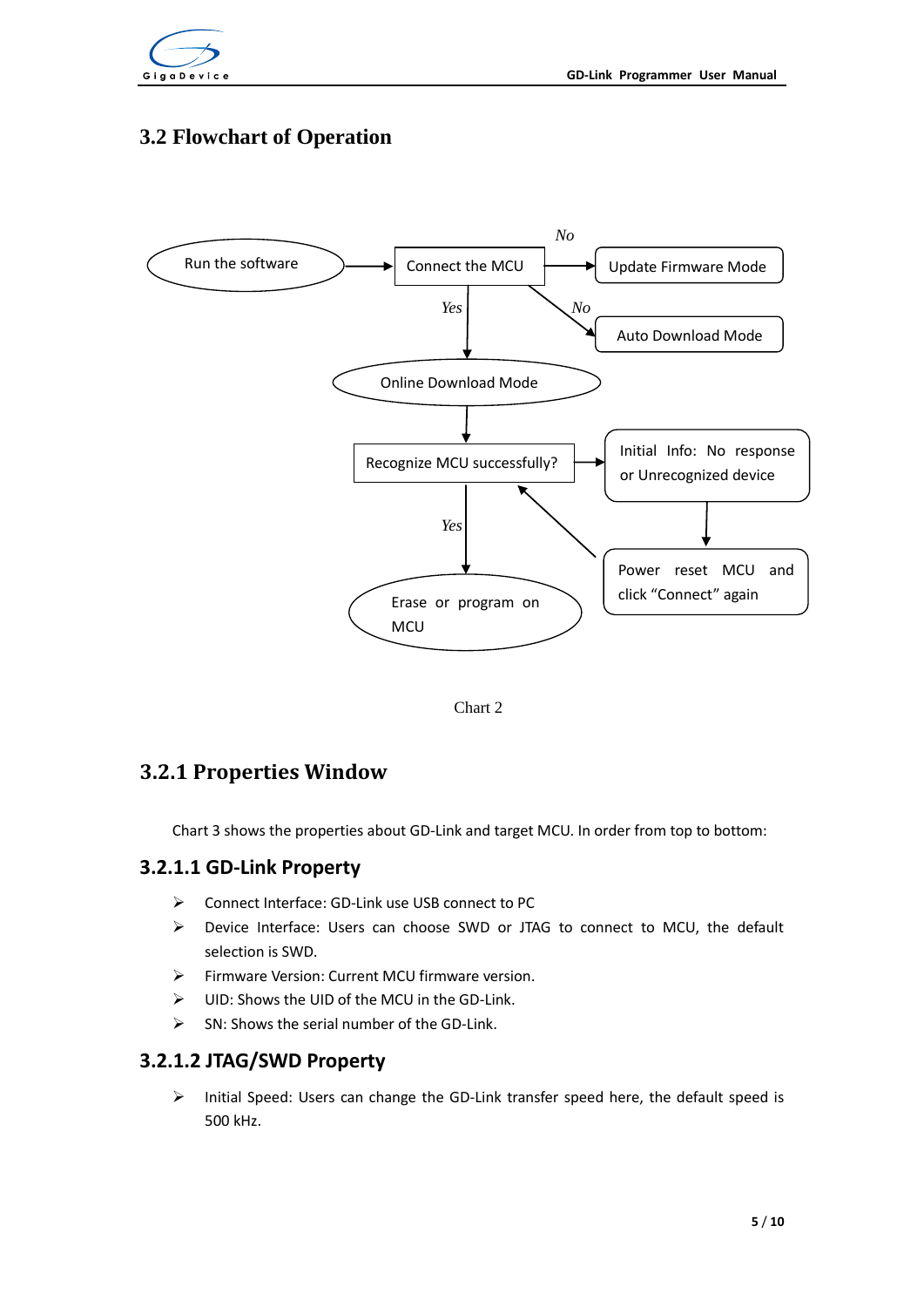

#### **3.2.1.3 Target MCU Property**

- $\triangleright$  MCU Part No.:
- $\triangleright$  Endian: GD MCU is little endian.
- $\triangleright$  Check core ID: The default selection is Yes.
- $\triangleright$  Core ID: Shows the MCU core ID value.
- $\triangleright$  Use RAM: The default selection is Yes, RAM is used to program faster.
- RAM Address: Shows the RAM start address value.
- $\triangleright$  RAM Size: Shows the RAM size of the target MCU.
- $\triangleright$  UID: Shows the UID of the target MCU.

#### **3.2.1.4 Flash Property**

- Flash size: Shows the flash size of the target MCU. Different MCU maybe has different Flash size and different erase/program registers, users can reference User Manual of MCU for the detail.
- $\triangleright$  Flash Base Address: Shows the Flash base address value.



Chart 3

### **3.2.2 Refresh Properties List**

This button allows user refresh properties list without close this  $app(As shown in chart 4)$ .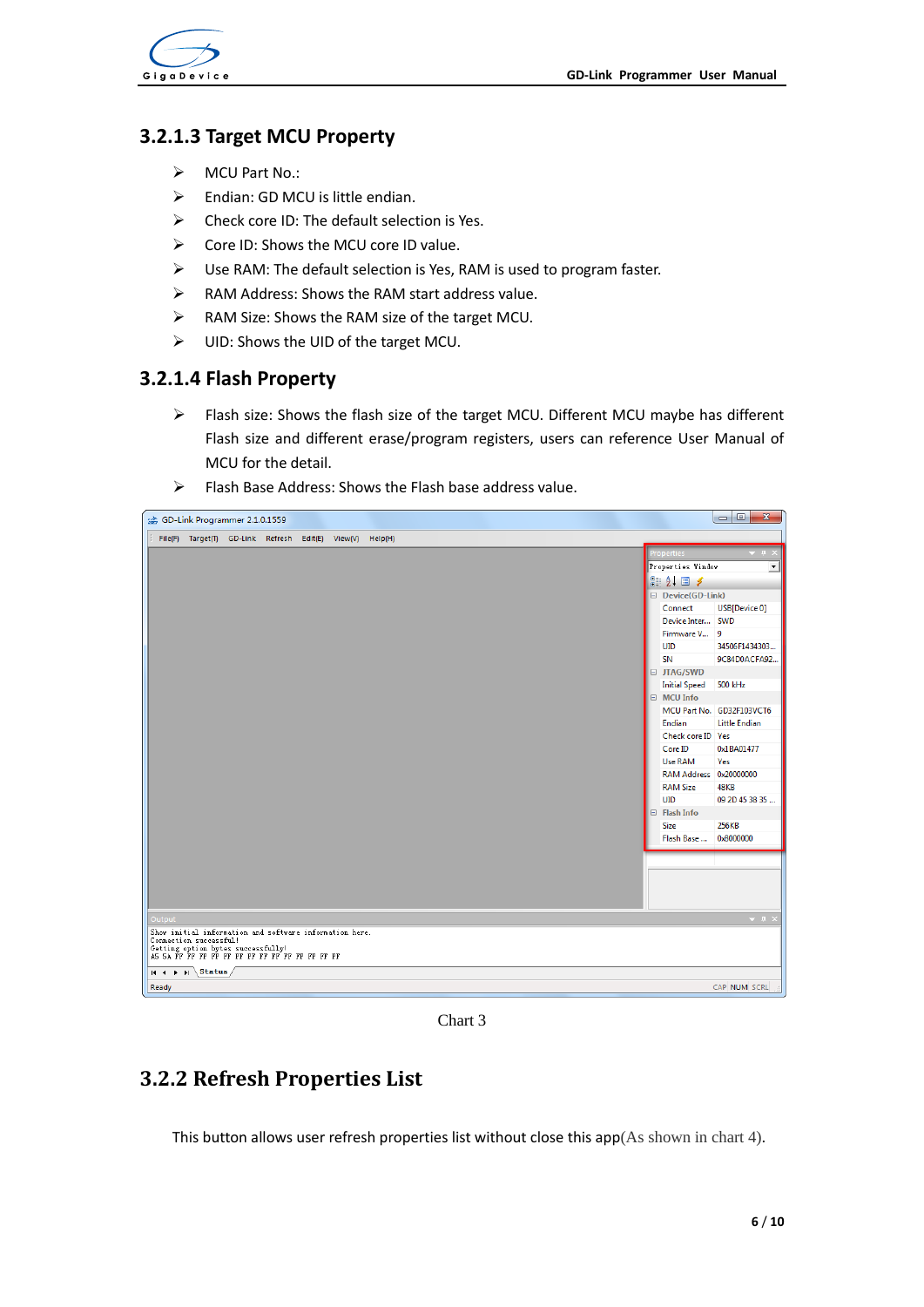





# **3.2.3 GD-Link**

This menu includes Update program files, Config GD-Link and Update firmware (As shown in chart 5).

### **3.2.3.1 Update Program Files**

This menu can update the file store in the GD-Link for offline-programming. Users should open file in bin or hex format first before updating the file.

### **3.2.3.2 Config GD-Link**

This menu includes Offline-Programming Configuration, Online-Programming Configuration and Product SN three parts (As shown in chart 6, this menu will add more function by updating firmware).

- $\triangleright$  Offline-Programming Configuration: This menu config whether secure chip after offline -programming. This will take effect after update program files.
- Online-Programming Configuration: This menu config whether secure chip after onlineprogramming. This will take effect while click "OK" button.
- $\triangleright$  Product SN: This menu config product SN value after online-programming (As shown in chart 6). Check the checkbox means write product SN to target MCU after onlineprogramming. Users config the address to write product SN, product SN value and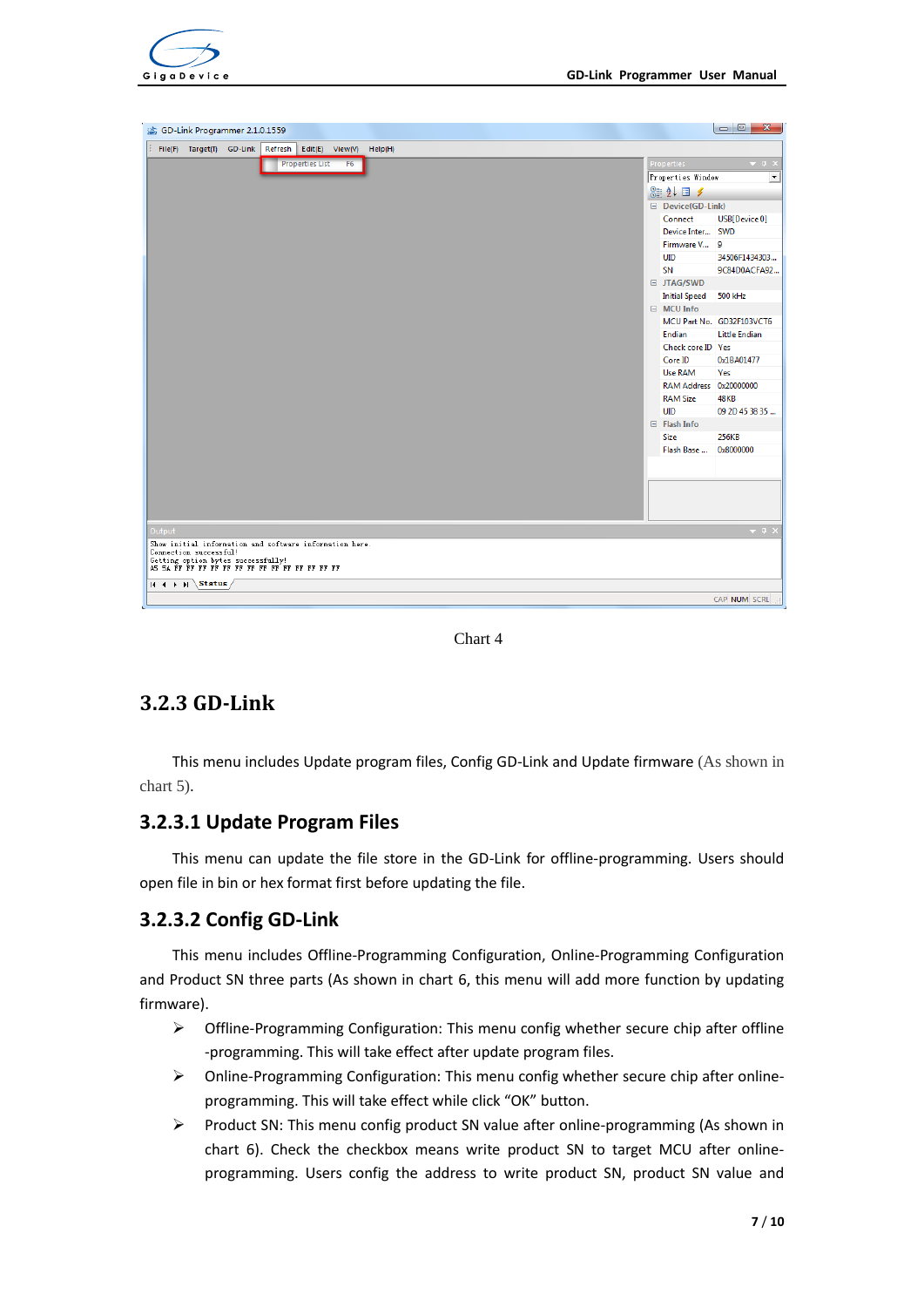

#### product SN increase value.

| 2.1.0.1557                                                         |                        | $\Box$<br>$\mathbf{x}$    |
|--------------------------------------------------------------------|------------------------|---------------------------|
| GD-Link Refresh<br>File(F) Target(T)<br>Edit(E)<br>View(V) Help(H) |                        |                           |
| <b>Update File</b>                                                 | <b>Properties</b>      | $-1$                      |
| Configuration                                                      | Properties Window      | ≛                         |
|                                                                    | 312.7                  |                           |
| <b>Update Firmware</b>                                             | Device(GD-Link)        |                           |
|                                                                    | Connect                | USB[Device 0]             |
|                                                                    | Device Inter SWD       |                           |
|                                                                    | Firmware V 9           |                           |
|                                                                    | <b>UID</b>             | 34506F1434303             |
|                                                                    | SN                     | 9C84D0ACFA92              |
|                                                                    | □ JTAG/SWD             |                           |
|                                                                    | Initial Speed 500 kHz  |                           |
|                                                                    | $\Box$ MCU Info        |                           |
|                                                                    |                        | MCU Part No. GD32F103VCT6 |
|                                                                    | Endian                 | <b>Little Endian</b>      |
|                                                                    | Check core ID Yes      |                           |
|                                                                    | Core ID                | 0x1BA01477                |
|                                                                    | <b>Use RAM</b>         | Yes                       |
|                                                                    | RAM Address 0x20000000 |                           |
|                                                                    | <b>RAM Size</b>        | <b>48KB</b>               |
|                                                                    | <b>UID</b>             | 09 2D 45 38 35            |
|                                                                    | $\Box$ Flash Info      |                           |
|                                                                    | Size                   | 256KB                     |
|                                                                    | Flash Base             | 0x8000000                 |
|                                                                    |                        |                           |
|                                                                    |                        |                           |
|                                                                    |                        |                           |
|                                                                    |                        |                           |
|                                                                    |                        |                           |
| Output                                                             |                        | $-1$                      |
| Show initial information and software information.                 |                        |                           |
| Connection successful!                                             |                        |                           |
|                                                                    |                        |                           |
| Status<br>$H + H$                                                  |                        |                           |
|                                                                    |                        | CAP NUM SCRL              |



| <b>GD-Link Configuration</b>                                                         |                                                 |  |  |  |  |  |  |
|--------------------------------------------------------------------------------------|-------------------------------------------------|--|--|--|--|--|--|
| Offline-Programming Configuration<br>Secure After Programming<br>Program Limit Count | 10000                                           |  |  |  |  |  |  |
| Online-Programming Configuration<br>Secure After Programming                         |                                                 |  |  |  |  |  |  |
| <b>Product SN</b><br>$\nabla$ Write SN<br>Next SN: 13                                | 08004000<br>SN Address:0x<br>3<br>SN Increment: |  |  |  |  |  |  |
|                                                                                      | Cancel                                          |  |  |  |  |  |  |

Chart 6

## **3.2.3.3 Update Firmware**

This menu update GD-Link firmware if GD-Link is in update firmware mode (Hold on offline-programming button on GD-Link before power on). Please make sure your software is the latest version before you update your GD-Link firmware.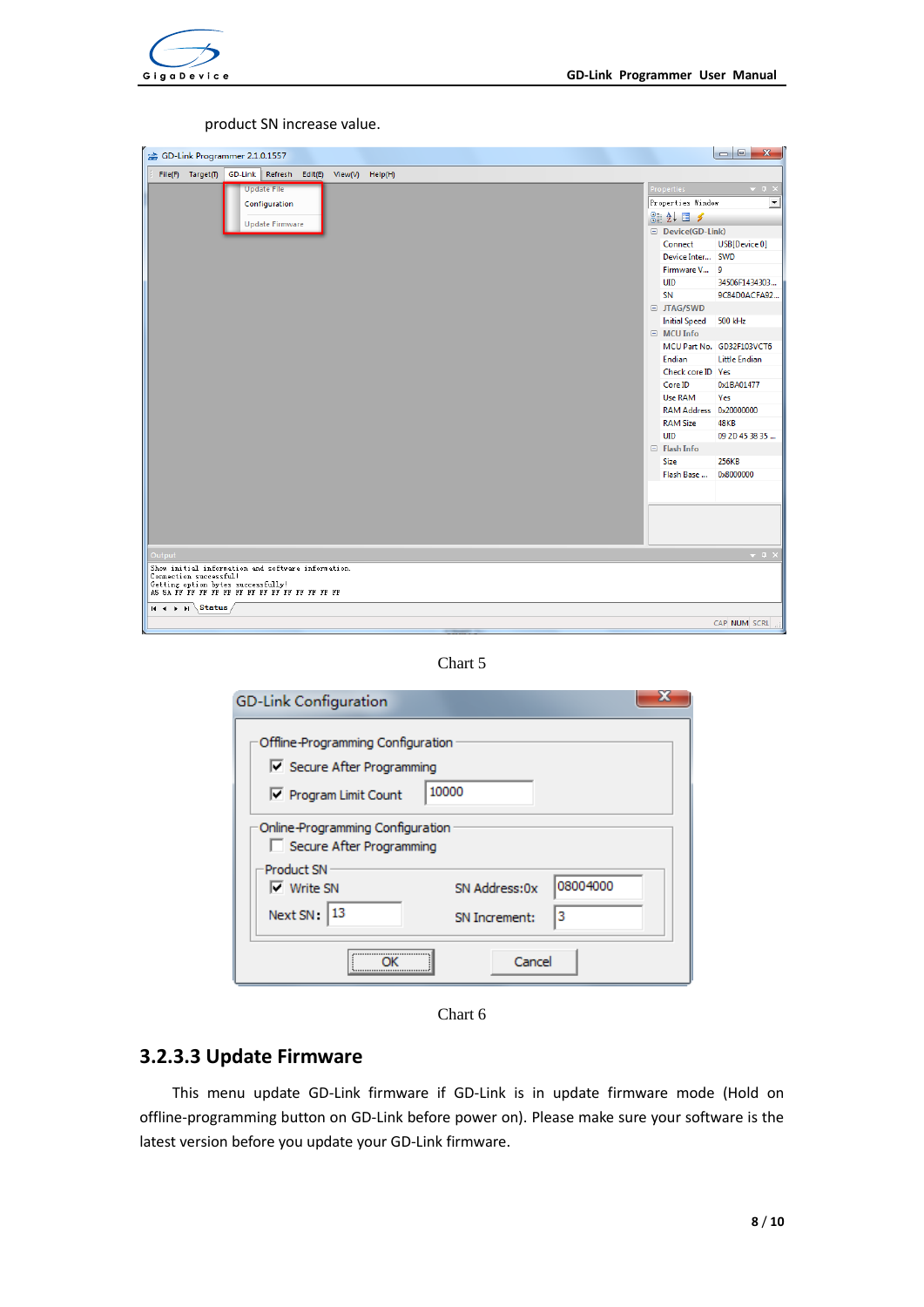



# **3.2.4 Target MCU**

This page includes Connect, Disconnect and other operation menus (As shown in chart 7).

- Connect: Users must click this menu before operating target MCU with keyboard shortcuts F2.
- $\triangleright$  Disconnect: This menu is enabled after connection successful, it is used to disconnect from target MCU.
- Security: Security includes two levels. GD10x series only low level can be set while GD1x0 series can use two levels. The GD1x0 series MCU will not insecurity if set high level.
- $\triangleright$  Insecurity: Clicking this menu can remove low level security.
- Mass Erase: Users can use this menu to erase full chip with keyboard shortcuts F4. Maybe users need to wait for a moment while MCU Flash size more than 512KB.
- $\triangleright$  Page Erase: This menu allow users can erase MCU by pages with keyboard shortcuts F3.
- $\triangleright$  Program: Programming the selection file to the target MCU. The software will secure the chip and write product SN if users have configed online-programming options in "Configuration" menu.
- $\triangleright$  Continuous Program: This function is enabled while software disconnect from target MCU. The software will detect whether new MCU is power on automatically and connect to MCU. Then the software will program the new MCU with current selection file and wait for next MCU connect.
- $\triangleright$  Read Data: With this function user can read target MCU by two ways: Read full chip or Read by range.
- $\triangleright$  Run App: Run the program file after programming.